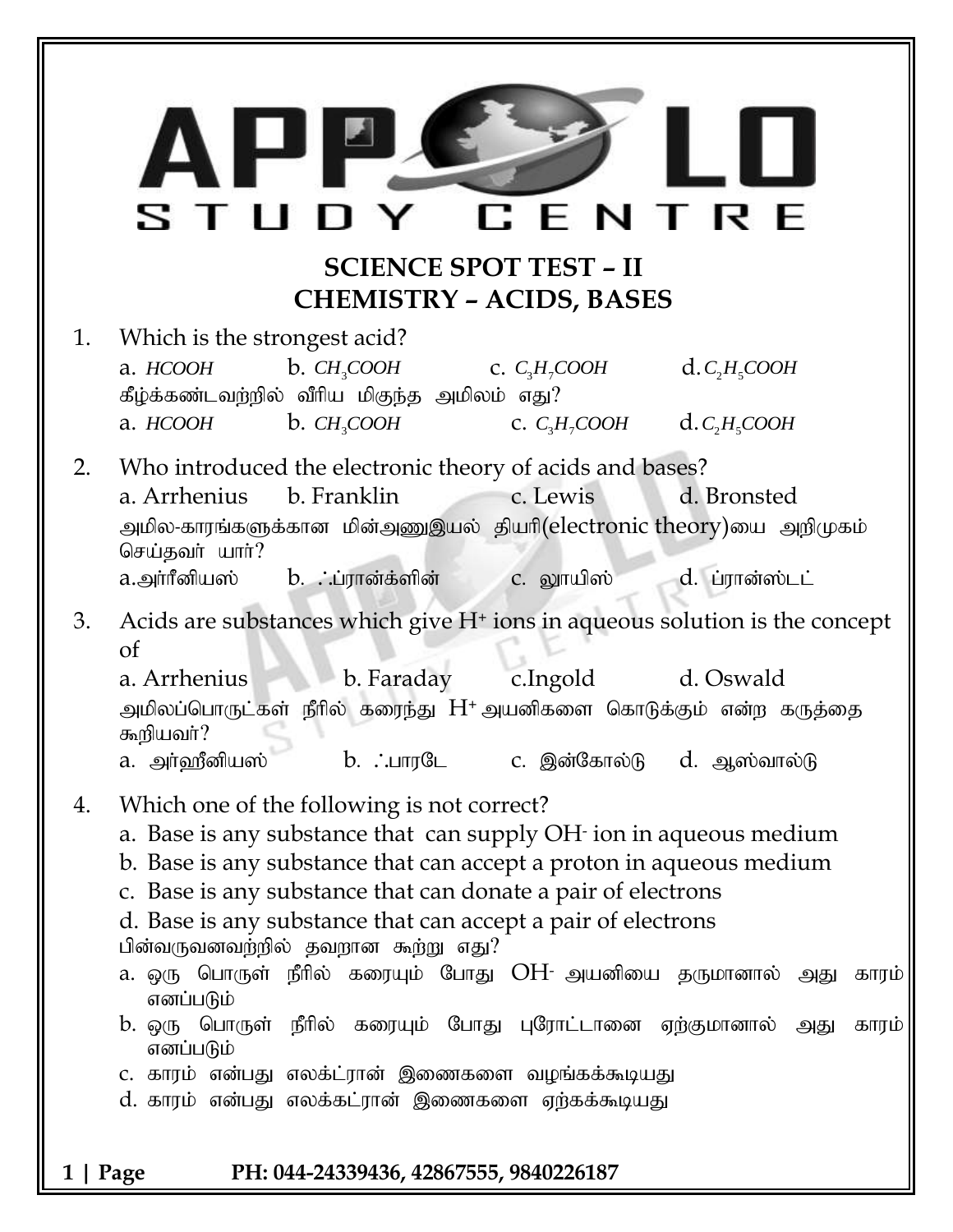| 5. | Which one of the following is not an Lewis base?<br>$C_5H_5N$<br>b. H <sub>2</sub> O<br>$c.$ OH $\cdot$<br>d. AICl <sub>3</sub><br>கீழ்கண்டவற்றுள் எவை ஒன்று லூயிஸ் காரம் கிடையாது?<br>b. H <sub>2</sub> O<br>c. OH-<br>a. $C_5H_5N$<br>$d.$ AlCl <sub>3</sub>                                                                                                                                                                                                                                                                                                                                                                                                                   |
|----|----------------------------------------------------------------------------------------------------------------------------------------------------------------------------------------------------------------------------------------------------------------------------------------------------------------------------------------------------------------------------------------------------------------------------------------------------------------------------------------------------------------------------------------------------------------------------------------------------------------------------------------------------------------------------------|
| 6. | Auto ionisation of $H_2O$ leads to the formation of<br>d. $H_3O^+$ and OH $\cdot$<br>$b. OH-$<br>c. $H^+$<br>a. $H_3O^+$<br>தண்ணீர் தானாக சிதைவு அடையும் போது கிடைப்பது<br>$c. H+$<br>b. OH-<br>d. $H_3O^+$ மற்றும் $OH^-$<br>a. $H_3O^+$                                                                                                                                                                                                                                                                                                                                                                                                                                        |
| 7. | Match the following:<br>A. Dibasic acid<br>$1. H_3PO_4$<br><b>B.</b> Diacidic base<br>2. $Al(OH)_3$<br>3. H <sub>2</sub> SO <sub>4</sub><br>C. Tribasic Acid<br>D. Triacidic Base<br>4. $Ca(OH)2$<br>கீழ்க்கண்டவற்றை பொருத்துக:<br>$1. H_3PO_4$<br>A. இருகாரத்துவ அமிலம்<br>TRE<br>2. Al $(OH)_3$<br>B. ஈர் அமிலத்துவ காரம்<br>3. H <sub>2</sub> SO <sub>4</sub><br>C. முக்காரத்துவ அமிலம்<br>4. $Ca(OH)2$<br>D. மூன்று அமிலத்துவ காரம்<br>B<br>C<br>A<br>D<br>$\mathbf{1}$<br>3 <sup>7</sup><br>$\overline{4}$<br>$\frac{2}{2}$<br>a.<br>$\mathbf{1}$<br>3<br>$\mathbf{b}$ .<br>4<br>3<br>$\mathbf 1$<br>$\overline{2}$<br>C.<br>$\overline{2}$<br>d.<br>3<br>$\mathbf{1}$<br>4 |
| 8. | Consider the following statements :<br>Acid solutions turns blue litmus paper red.<br>$\mathbf{I}$ .<br>II. Acid solutions does not conduct electricity.<br>III. Acid furnishes H+ ions when dissolved in water.<br>Which of the statement(s) is/are correct?<br>b. I and II c. I and III d. II only<br>a. I only<br>கீழ்க்கண்ட கூற்றுகளைஆய்க.<br>I.<br>அமிலக் கரைசல் நீல லிட்மஸ் தாளை சிவப்பாக மாற்றும்<br>அமிலக் கரைசல் மின்சாரத்தை கடத்தாது<br>II.<br>அமிலம் நீரில் கரையும் பொழுது H+அயனிகளை தரும்<br>Ш.<br>இவற்றுள் எது/எவை சரி?                                                                                                                                             |
|    | a. I மட்டும்           b. I மற்றும் II      c. I மற்றும் III<br>$d.$ II $\omega$ $\dot{\theta}$<br>PH: 044-24339436, 42867555, 9840226187<br>2   Page                                                                                                                                                                                                                                                                                                                                                                                                                                                                                                                            |
|    |                                                                                                                                                                                                                                                                                                                                                                                                                                                                                                                                                                                                                                                                                  |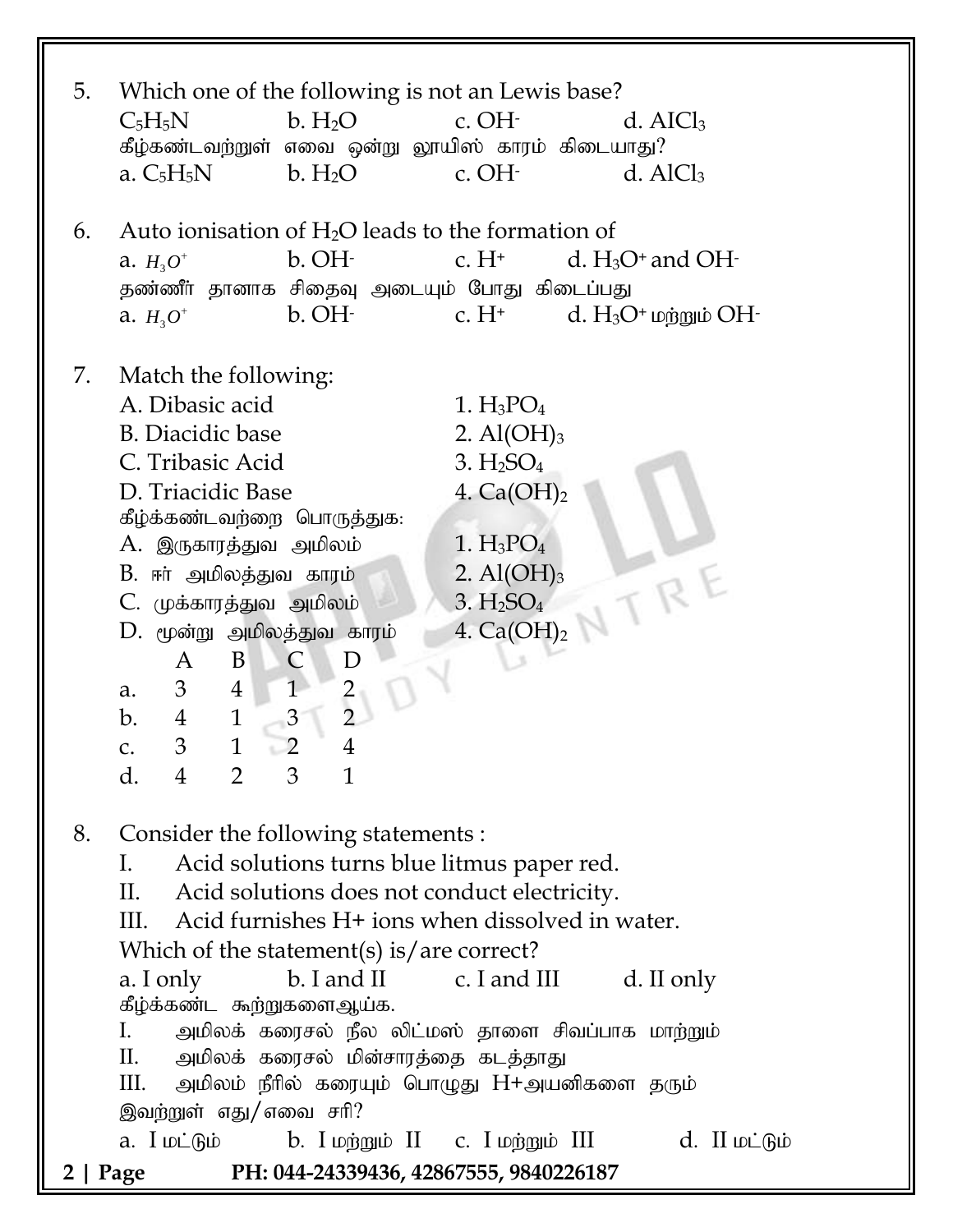| 9.  | The acid strength of halogen acids is one of the following order.<br>a. $HCI > HBr > HF > HI$<br>b. HI >HBr>HCl>HF<br>c. HI >HF>HBr>HCl<br>d. $HCl > HI > HF > HBr$<br>அமிலங்களின்<br>ஹாலஜன்<br>அமிலத்<br>தன்மையின்<br>வலிமையைப்<br>பொருத்து<br>கீழ்க்கண்டவற்றில் சரியான வரிசையைக் காண்க<br>a. $HCI > HBr > HF > HI$<br>b. HI >HBr>HCl>HF<br>c. HI >HF>HBr>HCI<br>$d.$ HCl> HI >HF>HBr |                                  |                                  |                                                                    |                              |                                                                 |  |
|-----|----------------------------------------------------------------------------------------------------------------------------------------------------------------------------------------------------------------------------------------------------------------------------------------------------------------------------------------------------------------------------------------|----------------------------------|----------------------------------|--------------------------------------------------------------------|------------------------------|-----------------------------------------------------------------|--|
| 10. | Match the following List I - List II with suitable options:                                                                                                                                                                                                                                                                                                                            |                                  |                                  |                                                                    |                              |                                                                 |  |
|     |                                                                                                                                                                                                                                                                                                                                                                                        | List I (Source)                  |                                  |                                                                    |                              | List II (Acid)                                                  |  |
|     |                                                                                                                                                                                                                                                                                                                                                                                        | A. Lemon                         |                                  |                                                                    |                              | 1. Malic acid                                                   |  |
|     |                                                                                                                                                                                                                                                                                                                                                                                        | <b>B.</b> Grapes                 |                                  |                                                                    |                              | 2. Oxalic acid                                                  |  |
|     |                                                                                                                                                                                                                                                                                                                                                                                        | C. Tomato                        |                                  |                                                                    |                              | 3. Citric acid                                                  |  |
|     |                                                                                                                                                                                                                                                                                                                                                                                        | D. Apple                         |                                  |                                                                    |                              | 4. Tartaric acid                                                |  |
|     |                                                                                                                                                                                                                                                                                                                                                                                        | A                                | B                                | $\mathsf{C}$                                                       | D                            |                                                                 |  |
|     | a.<br>b.                                                                                                                                                                                                                                                                                                                                                                               | 3 <sup>7</sup><br>3 <sup>7</sup> | $\overline{4}$<br>$\overline{2}$ | $\overline{2}$<br>$\overline{4}$                                   | $\mathbf{1}$<br>$\mathbf{1}$ |                                                                 |  |
|     | $C_{\bullet}$                                                                                                                                                                                                                                                                                                                                                                          | $2\overline{ }$                  | $\overline{4}$                   | $\mathbf{1}$                                                       | 3                            |                                                                 |  |
|     | d.                                                                                                                                                                                                                                                                                                                                                                                     | $\overline{4}$                   | $\overline{2}$                   | 3                                                                  | $\mathbf{1}$                 |                                                                 |  |
|     |                                                                                                                                                                                                                                                                                                                                                                                        |                                  |                                  |                                                                    |                              | VTRF<br>பட்டியல் I-லிருந்துபட்டியல் IIசரியாகபொருத்துக:          |  |
|     |                                                                                                                                                                                                                                                                                                                                                                                        | பட்டியல் I (மூலம்)               |                                  |                                                                    |                              | பட்டியல் II(அமிலம்)                                             |  |
|     |                                                                                                                                                                                                                                                                                                                                                                                        | A. எலுமிச்சை                     |                                  |                                                                    |                              | 1. மாலிக் அமிலம்                                                |  |
|     |                                                                                                                                                                                                                                                                                                                                                                                        | B. திராட்சை                      |                                  |                                                                    |                              | ஆக்சாலிக் அமிலம்<br>2.                                          |  |
|     | C. தக்காளி<br>3. சிட்ரிக் அமிலம்                                                                                                                                                                                                                                                                                                                                                       |                                  |                                  |                                                                    |                              |                                                                 |  |
|     |                                                                                                                                                                                                                                                                                                                                                                                        | D. ஆப்பிள்                       |                                  |                                                                    |                              | 4. டாா்டாாிக் அமிலம்                                            |  |
|     |                                                                                                                                                                                                                                                                                                                                                                                        | A                                | B                                | $\mathsf{C}$                                                       | D                            |                                                                 |  |
|     | a.<br>b.                                                                                                                                                                                                                                                                                                                                                                               |                                  |                                  | $\begin{array}{ccccccccc} 3 & & 4 & & 2 & & 1 \end{array}$         |                              |                                                                 |  |
|     | $\mathsf{C}$ .                                                                                                                                                                                                                                                                                                                                                                         |                                  |                                  | $\begin{array}{cccccc} 3 & 2 & 4 & 1 \\ 2 & 4 & 1 & 3 \end{array}$ |                              |                                                                 |  |
|     | d.                                                                                                                                                                                                                                                                                                                                                                                     | $\overline{4}$                   | $\overline{2}$                   | $\mathfrak{Z}$                                                     | $\mathbf{1}$                 |                                                                 |  |
| 11. |                                                                                                                                                                                                                                                                                                                                                                                        |                                  |                                  |                                                                    |                              | Consider the following statements and choose the correct answer |  |
|     | I.                                                                                                                                                                                                                                                                                                                                                                                     |                                  |                                  |                                                                    |                              | Sodium hydroxide is used to remove grease stains from cloths    |  |
|     | П.                                                                                                                                                                                                                                                                                                                                                                                     |                                  |                                  |                                                                    |                              | Calcium hydroxide is used in the manufacture of wax             |  |
|     | III.                                                                                                                                                                                                                                                                                                                                                                                   |                                  |                                  |                                                                    |                              | Ammonium hydroxide is used in the white washing of builings     |  |
|     | Magnesium hydroxide is used as medicine for stomach troubles.<br>IV.<br>a. I and II correct<br>b. II only correct<br>c. III and I correct<br>d. IV only correct                                                                                                                                                                                                                        |                                  |                                  |                                                                    |                              |                                                                 |  |
|     |                                                                                                                                                                                                                                                                                                                                                                                        |                                  |                                  |                                                                    |                              |                                                                 |  |
|     | PH: 044-24339436, 42867555, 9840226187                                                                                                                                                                                                                                                                                                                                                 |                                  |                                  |                                                                    |                              |                                                                 |  |
| 3 I | Page                                                                                                                                                                                                                                                                                                                                                                                   |                                  |                                  |                                                                    |                              |                                                                 |  |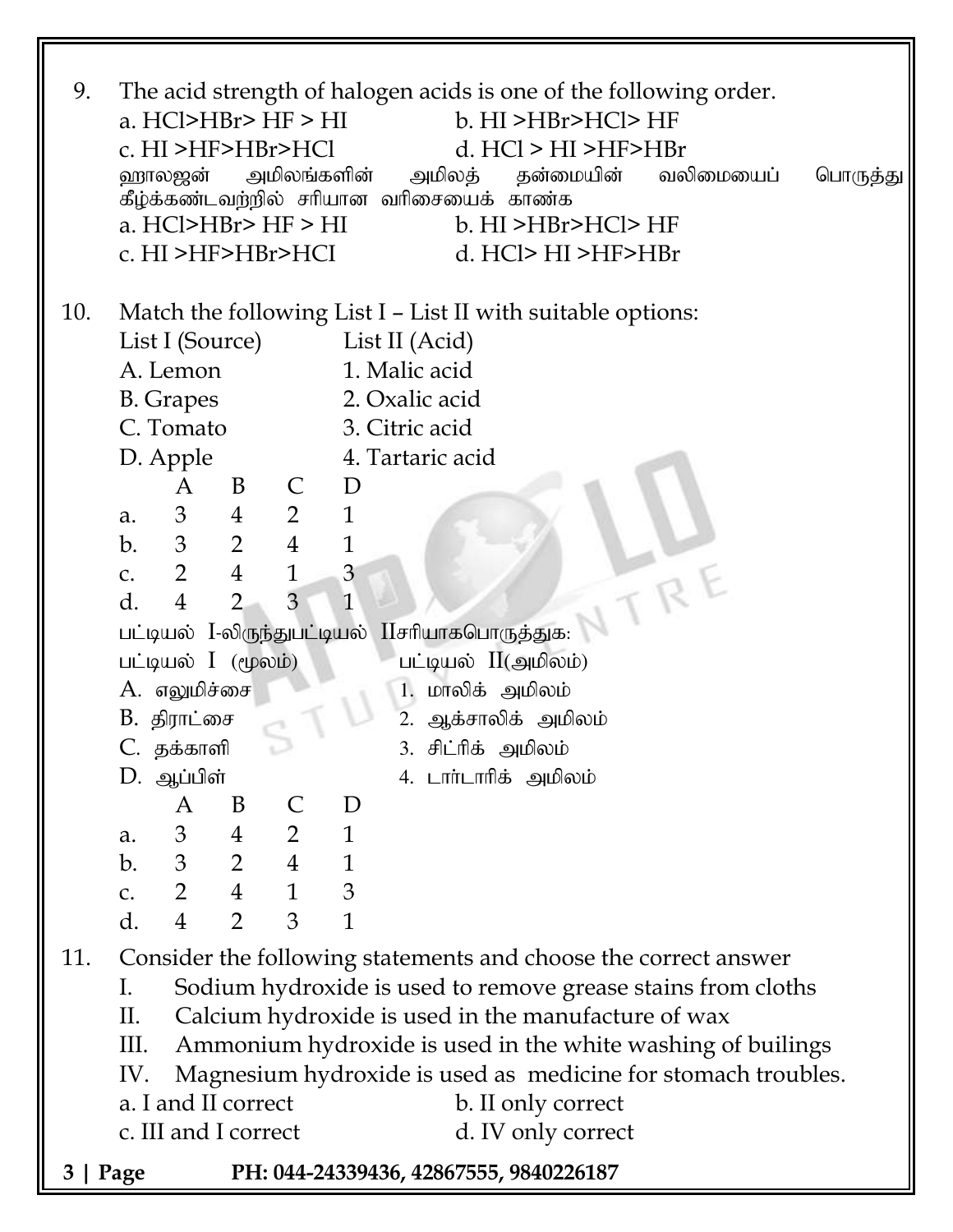**4 | Page PH: 044-24339436, 42867555, 9840226187** பின்வரும் கூற்றுகளை ஆராய்ந்து சரியான விடையைக் காண் I. போடியம் ஹைட்ராக்சைடு துணிகளில் உள்ள கிரீஸ் கறைகளை நீக்கப் பயன்படுகிறது.  $II.$  கால்சியம் ஹைட்ராக்சைடு மெழுகு தயாரிக்கப் பயன்படுகிறது  $III.$  அம்மோனியம் ஹைட்ராக்சைடு கட்டிடங்களுக்கு சுண்ணாம்பு அடிக்கப்பயன்படுகிறது  $IV.$  மெக்னீசியம் ஹைட்ராக்சைடு மருத்துவத்துறையில் வயிற்று உபாதைகளுக்குப் பயன்படுகிறது.  $a.$  I மற்றும்  $II$  சரியானவை  $b.$  II மட்டும் சரி c. III மற்றும்  $I$  சரியானவை  $\mathbf{d}$ . IV மட்டும் சரி 12. Consider the following statements: Assertion (A) : Sodium hydroxide is a strong base. Reason (R) : Sodium hydroxide ionises completely in aqueous solution. Select your answer according to the coding scheme given below: a. Both  $(A)$  and  $(R)$  are true and  $(R)$  is not the correct explanation of  $(A)$ b. Both  $(A)$  and  $(R)$  are true and  $(R)$  is the correct explanation of  $(A)$ c. (A) is true, but  $(R)$  is false d. (A) is false, but (R) is true கீழ்க்கண்டவாக்கியங்களைகவனி: கூற்று  $(A)$  :  $\mathbb{G}$ சாடியம் ஹைட்ராக்சைடு ஒரு வலிமைமிகு காரம். காரணம்  $(R)$  :  $G$ சாடியம் ஹைட்ராக்சைடு நீரில் முழுவதுமாக அயனியுறுகிறது. a.  $(A)$  மற்றும்  $(R)$  இரண்டும் சரி, மேலும்  $(R)$  என்பது  $(A)$ விற்கு சரியான விளக்கமல்ல b.  $(A)$ மற்றும்  $(R)$  இரண்டும் சரி, மேலும்  $(R)$  என்பது  $(A)$ விற்கு சரியான விளக்கம் c.  $(A)$ சரி,ஆனால்  $(R)$  தவறு  $d.$   $(A)$ தவறு,ஆனால்  $(R)$  சரி 13. The concept which state that "An acid is a substance which can accept electrons" a. Arrhenius concept b. Lowry and Bronsted concept c. Lewis concept d. Lux-Flood concept ஓா் அமிலம் எனப்படுவது எலக்ட்ரான்களை ஏற்க கூடியது எனக் கூறுவது a.அர்ஹீனியஸ் கொள்கை b.லௌரி மற்றும் ப்ரான்ஸ்டெட் கொள்கை  $c$ .லாயிஸ் கொள்கை  $d$ .லக்ஸ்-ப்ளட் கொள்கை 14. Which is called "Aqua fortis"? a.  $H_2SO_4$  b.  $HNO_3$  c. HCl d.  $H_3PO_4$ "அகுவாபோர்டிஸ்" என்றழைக்கப்படுவது எது? a.  $H_2SO_4$  b.  $HNO_3$  c. HCl d.  $H_3PO_4$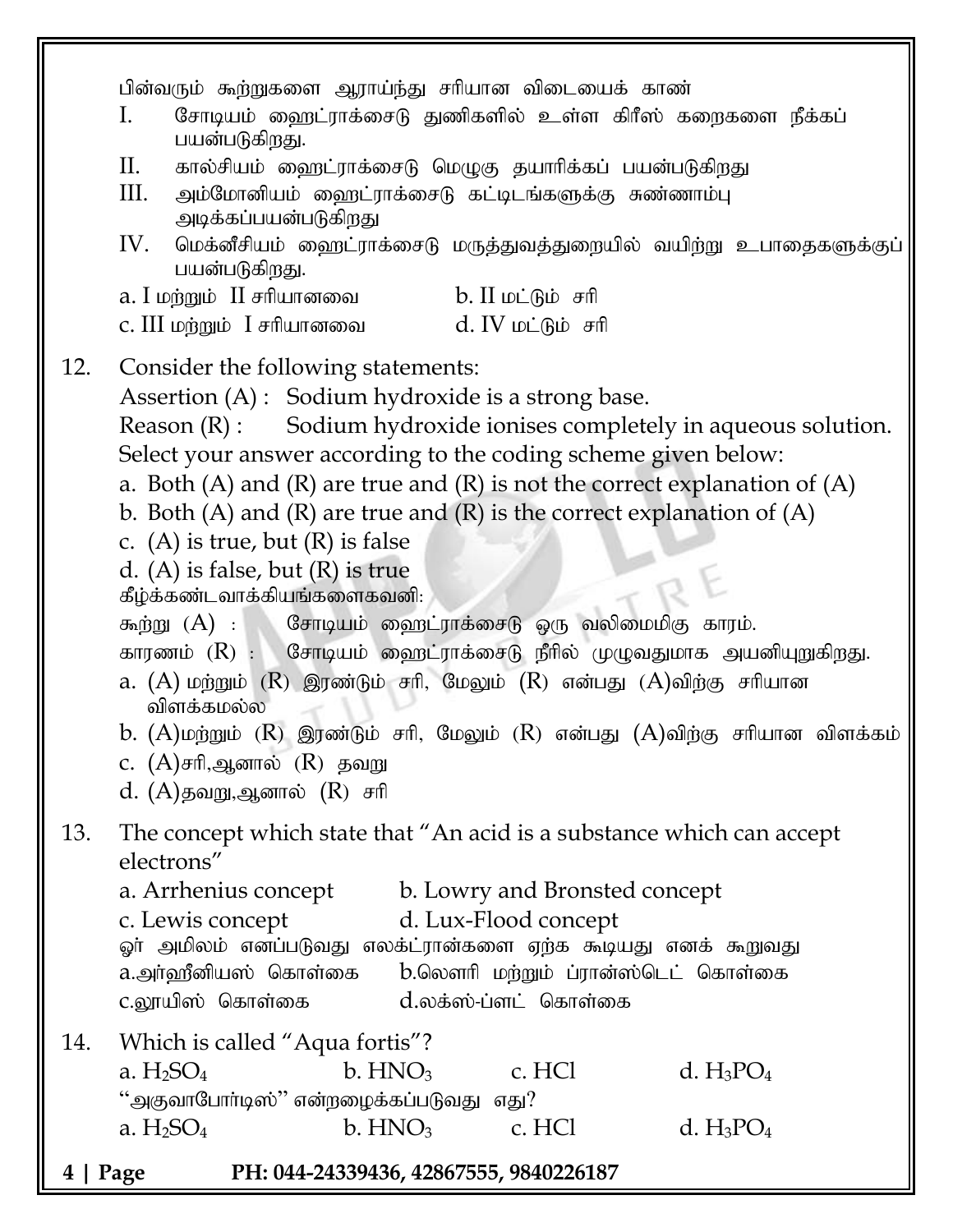| 15. | Which of the following is/are correct?<br>Conjugate acid of NH <sub>3</sub> is $NH_2^-$<br>I.<br>Π.<br>Conjugate base of $HN_3$ is $N_3^-$<br>III.<br><i>HCO</i> <sub>3</sub> can act both Bronsted acid and Bronsted base<br>a. I and II<br>b. II and III c. I and III d. I, II and III<br>பின்வருவனவற்றுள் சரியானதுஎது/ எவை?<br>$I_{\cdot}$<br>$NH_3$ ன் இணை அமிலம் $NH_2^-$<br>П.<br>$HN_3$ ன் இணை காரம் $N_3^-$<br>III.<br>$HCO3$ பிரான்ஸ்டட் அமிலமாகவும் பிரான்ஸ்டட் காரமாகவும் செயல்படும் |  |  |  |  |  |
|-----|-------------------------------------------------------------------------------------------------------------------------------------------------------------------------------------------------------------------------------------------------------------------------------------------------------------------------------------------------------------------------------------------------------------------------------------------------------------------------------------------------|--|--|--|--|--|
| 16. | A. I மற்றும் II        B. II மற்றும் III     C. I மற்றும் III<br>D. I, II மற்றும் III<br>The term basicity means<br>a. Number of replaceable hydrogen atoms in one molecule of an acid<br>b. Total number of hydrogen atoms in one molecule<br>c. Number of replaceable hydroxide ions in one molecule                                                                                                                                                                                          |  |  |  |  |  |
|     | d. Total number of hydroxide ions in one molecule<br>காரத்துவம் என்ற பதத்தின் பொருள்<br>a. ஒரு மூலக்கூறு அமிலத்தில் உள்ள இடப்பெயர்ச்சி செய்யக்கூடிய ஹைட்ரஜன்<br>அணுக்களின் எண்ணிக்கை<br>b. ஒரு மூலக்கூறில் உள்ள மொத்த ஹைட்ரஜன் அணுக்களின் எண்ணிக்கை<br>C. ஒரு மூலக்கூறில் உள்ள இடப்பெயர்ச்சி செய்யக்கூடிய ஹைட்ராக்ஸைடு                                                                                                                                                                          |  |  |  |  |  |
|     | அயனிகளின் எண்ணிக்கை<br>d. ஒரு மூலக்கூறில் உள்ள மொத்த ஹைட்ராக்ஸைடு அயனிகளின் எண்ணிக்கை                                                                                                                                                                                                                                                                                                                                                                                                           |  |  |  |  |  |
| 17. | An acid is a substance that can lose a proton is called<br>b.Bronsted-Lowry concept<br>a. Arrhenius concept<br>d. Usanovich concept<br>c. Lewis concept<br>அமிலம் என்பது புரோட்டான்களை இழக்கும் தன்மை கொண்டது என்பது _<br>a.அர்கீனியஸ் தத்துவம்<br>b. பிரான்ஸ்டடு - லவ்ரீதத்துவம்<br>c. லூயிஸ் தத்துவம்<br>d. உஷானாவிச் தத்துவம்                                                                                                                                                                |  |  |  |  |  |
| 18. | A base is a substance which gives OH ions in water<br>a. Arrhenius concept<br>b. Lewis concept<br>c. Bronsted - Lowry concept d. Usanovich concept<br>காரம் என்பது தண்ணீரில் கரையும் பொழுது OH- அயனியைத் தரும்<br>a. அா்கீனியஸ் தத்துவம்   b. லூயிஸ் தத்துவம்<br>c.பிரான்ஸ்டடு-லவ்ரீ தத்துவம் d. உஷானாவிஜ் தத்துவம்                                                                                                                                                                             |  |  |  |  |  |
| 5.  | PH: 044-24339436, 42867555, 9840226187<br>  Page                                                                                                                                                                                                                                                                                                                                                                                                                                                |  |  |  |  |  |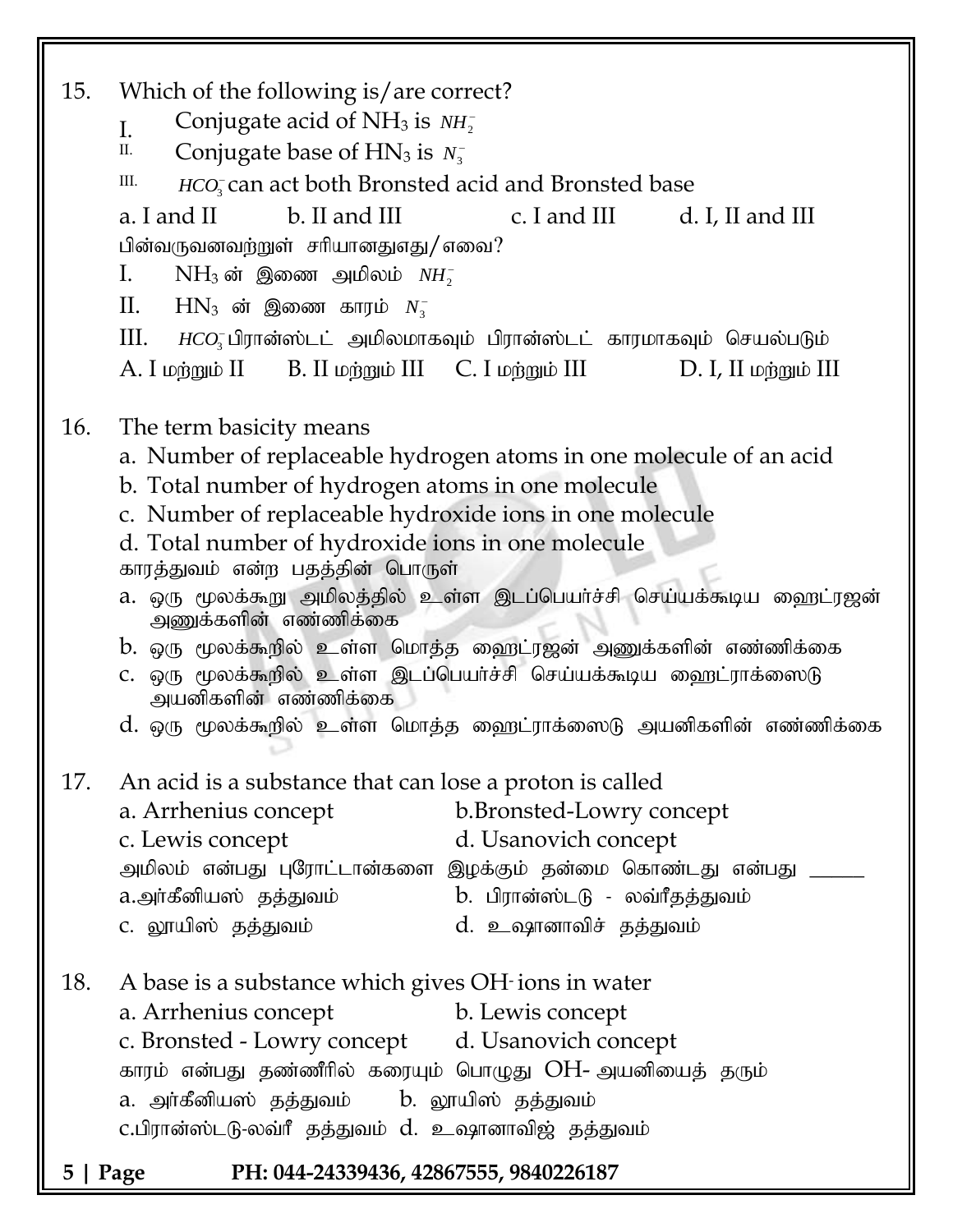| 19.                                                | Which one of the following metal ions is a hard acid?<br>$B. Cu+$<br>$A. Li+$<br>கீழே கொடுக்கப்பட்டுள்ளவற்றுள் கடினமான அமிலம் எது?<br>$B. Cu+$<br>$A. Li+$                                                                                                                                                                                                                                                                                                                                                              | $C. Ag+$<br>$C. Ag+$   |                                                    | $D. Au+$<br>$D. Au+$  |  |  |
|----------------------------------------------------|-------------------------------------------------------------------------------------------------------------------------------------------------------------------------------------------------------------------------------------------------------------------------------------------------------------------------------------------------------------------------------------------------------------------------------------------------------------------------------------------------------------------------|------------------------|----------------------------------------------------|-----------------------|--|--|
| 20.                                                | Which of the following is a weak acid?<br>a. HNO <sub>3</sub><br>b. H <sub>2</sub> SO <sub>4</sub><br>எதுவீரியம் குறைந்தஅமிலம்?<br>a. $HNO3$<br>b. $H_2SO_4$ c. HCl                                                                                                                                                                                                                                                                                                                                                     | c. HCl                 | d. CH <sub>3</sub> COOH<br>d. CH <sub>3</sub> COOH |                       |  |  |
| 21.                                                | Hydroxides of which among the following is coloured?<br>b. Potassium<br>a. Sodium<br>பின்வரும் ஹைட்ராக்சைடுகளில் எது நிறமுடையது?<br>a. சோடியம்          b. பொட்டாசியம்               c. மெக்னீசியம்                                                                                                                                                                                                                                                                                                                     | c. Magnesium           |                                                    | d. Iron<br>d. இரும்பு |  |  |
| 22.                                                | Consider the following statements<br>All bases are alkalies, but not all alkalies are bases<br>$\mathbf{L}$<br>The Arabic word 'Aquila' means sour<br>П.<br>a. I is true but II is false<br>b. I is false but II is true<br>d. both are false<br>c. Both are true<br>பின்வரும் கூற்றுகளை ஆய்க<br>Ι.<br>அனைத்து காரங்களும் அல்கலீகள், ஆனால் அனைத்து அல்கலீகளும்<br>காரங்கள் அல்ல<br>அரேபிய சொல் 'Aquila' என்பதின் பொருள் புளிப்பு<br>П.<br>a. I சரி II தவறு<br>$b.$ I தவறு II சரி<br>c. இரண்டும் சரி<br>d. இரண்டும் தவறு |                        |                                                    |                       |  |  |
| 23.                                                | Which among the following is found in window glass cleaner?<br>a. Calcium hydroxide<br>c. Ammonium hydroxide d. Potassium hydroxide<br>பின்வருவனவற்றில் எது கண்ணாடி கதவுகளை தூய்மையாக்க பயன்படுகிறது?<br>a. கால்சியம்  ஹைட்ராக்சைடு            b.  மெக்னீசியம்  ஹைட்ராக்சைடு<br>c. அம்மோனியம் ஹைட்ராக்சைடு  d.பொட்டாசியம் ஹைட்ராக்சைடு                                                                                                                                                                                  | b. Magnesium hydroxide |                                                    |                       |  |  |
| 24.                                                | Which of the following metals reacts with sodium hydroxide?<br>c. $Cr$ d. $Zn$<br>b. Ag<br>a. Cu<br>பின்வரும் உலோகங்களில் எது சோடியம் ஹைட்ராக்சைடுடன் வினைபுரியும்?                                                                                                                                                                                                                                                                                                                                                     |                        |                                                    |                       |  |  |
| 25.                                                | a. Cu b. Ag c. Cr d. Zn<br>Stearic acid is found in<br>a. Tomato b. Bile Acids                                                                                                                                                                                                                                                                                                                                                                                                                                          |                        | c. Fats d. Rancid butter                           |                       |  |  |
| PH: 044-24339436, 42867555, 9840226187<br>6   Page |                                                                                                                                                                                                                                                                                                                                                                                                                                                                                                                         |                        |                                                    |                       |  |  |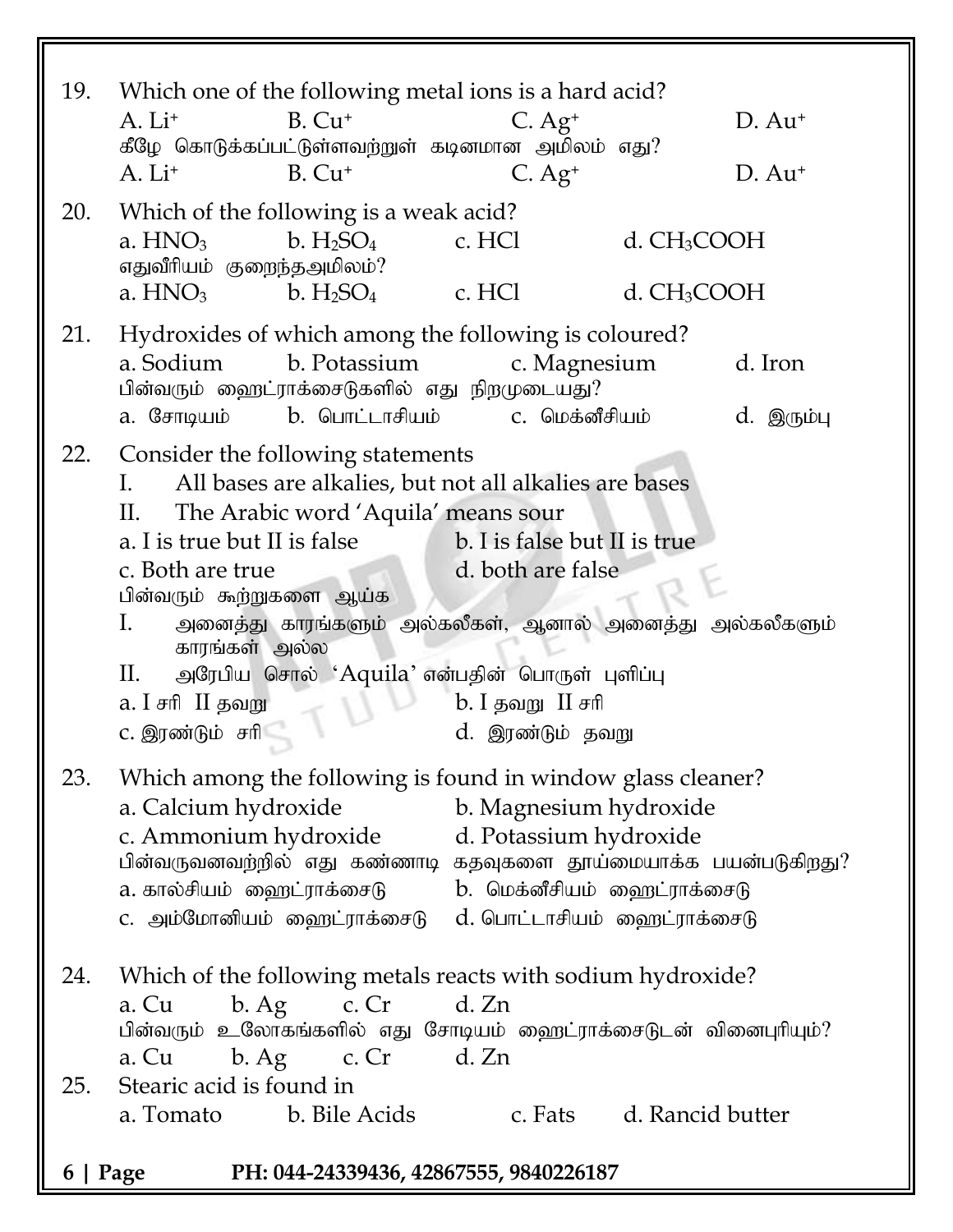|                                                    | பின்வருவனவற்றில் எதில் ஸ்டீயரிக் அமிலம் காணப்படுகிறது?<br>a. தக்காளி      b. பித்த அமிலம்       c. கொழுப்புகள்  d. ஊசிய வெண்ணெய்                                                                                                                                                                                                                              |  |  |  |  |  |
|----------------------------------------------------|---------------------------------------------------------------------------------------------------------------------------------------------------------------------------------------------------------------------------------------------------------------------------------------------------------------------------------------------------------------|--|--|--|--|--|
| 26.                                                | The common name of which among the following acids is Muriatic acid?<br>b. $H_2SO_4$ c. $HNO_3$ d. $H_3PO_4$<br>a. HCl<br>பின்வரும் அமிலங்களில் எதனின் பொதுப்பெயர் மியூரியாடிக்<br>அமிலம்<br>எனப்படுகிறது?                                                                                                                                                    |  |  |  |  |  |
|                                                    | a. HCl $b. H_2SO_4$ c. HNO <sub>3</sub> d. H <sub>3</sub> PO <sub>4</sub>                                                                                                                                                                                                                                                                                     |  |  |  |  |  |
| 27.                                                | Which among the following is base but not a hydroxide of a metal?<br>a. Sodium Hydroxide b. Potassium Hydroxide<br>c. Calcium Hydroxide d. Ammonium Hydroxide<br>பின்வருவனவற்றில் உலோக ஹைட்ராக்சைடு அல்லாத காரம் எது?<br>a. சோடியம் ஹைட்ராக்சைடு      b. பொட்டாசியம் ஹைட்ராக்சைடு<br>c. கால்சியம் ஹைட்ராக்சைடு       d. அம்மோனியம் ஹைட்ராக்சைடு               |  |  |  |  |  |
| 28.                                                | Which among the following commonly used bases is soluble in water?<br>a. Calcium oxide<br>b. Iron (III) hydroxide<br>c. Magnesium hydroxide d. Sodium hydroxide<br>பொதுவாக உபயோகப்படுத்தப்படும் காரங்களில் எது நீரில் கரையும்?<br>a. கால்சியம் ஆக்சைடு             b. இரும்பு(III)ஹைட்ராக்சைடு<br>c. மக்னீசியம் ஹைட்ராக்சைடு<br>d. சோடியம் ஹைட்ராக்சைடு       |  |  |  |  |  |
| 29.                                                | The chemical name of Picric acid is<br>a. $2, 4, 6$ – trinitro phenol b. $2, 4, 6$ – tribromo phenol<br>c. 2, 4, 6 – trinitro benzene $d. 2$ , 4, 6 – trichloro phenol<br>பிக்ரிக் அமிலத்தின் வேதிப்பெயர் என்ன?<br>a. 2, 4, 6 —ட்ரைநைட்ரோ பீனால்       b. 2, 4, 6 —ட்ரைபுரோமோ பீனால்<br>c. 2, 4, 6 —ட்ரைநைட்ரோ பென்சீன்         d. 2, 4, 6 —ட்ரைகுளோரோ பீனால் |  |  |  |  |  |
| 30.                                                | When methyl orange is added to an acid, it gives<br>a. Pink colour<br>b. Yellow Colour<br>c. Colourless solution d. Red Colour<br>அமிலங்களுடன் சேரும்பொழுது மீத்தைல் ஆரஞ்சு எதைக்கொடுக்கும்<br>a. இளஞ்சிவப்பு நிறம்      b. மஞ்சள் நிறம்<br>c. நிறமற்ற கரைசல்             d. சிவப்பு நிறம்                                                                    |  |  |  |  |  |
| PH: 044-24339436, 42867555, 9840226187<br>7   Page |                                                                                                                                                                                                                                                                                                                                                               |  |  |  |  |  |